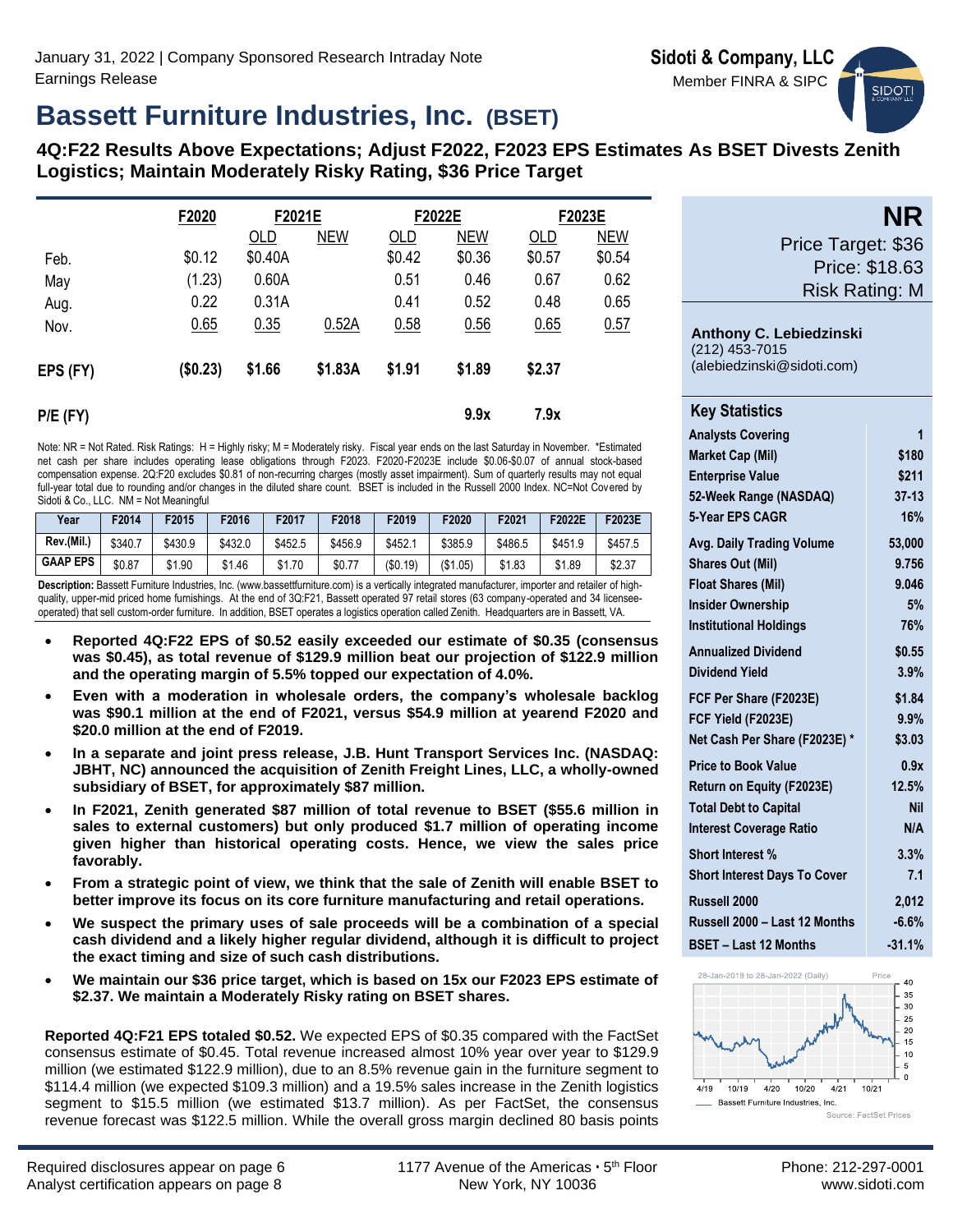from 4Q:F20 to 56.6% (and was 30 basis points less than we expected), the operating margin of 5.5% exceeded our estimate of 4.0% but was down from 8.5% in 4Q:F20, largely due to margin pressure in the company's wholesale and logistics operations and higher spending for technology initiatives.

| in thousands of dollars except per share amounts | 4Q:F21 Actual    |   | 4Q:F21 Estimate | Variance | % Variancel | 4Q:F20 Actual | % Y-O-Y Change |
|--------------------------------------------------|------------------|---|-----------------|----------|-------------|---------------|----------------|
| Revenue-furniture                                | 114.364          | S | 109.254         | \$5.110  | $4.7\%$ \$  | 105.389       | 8.5%           |
| Revenue-logistics                                | 15.532           |   | 13.689          | \$1.843  | 13.5%       | 12.994        | 19.5%          |
| <b>Total revenue</b>                             | \$<br>129,896 \$ |   | 122,942         | \$6,954  | $5.7\%$ \$  | 118,383       | 9.7%           |
| Gross profit                                     | 73,523           |   | 69,985          | 3,538    | 5.1%        | 67,956        | 8.2%           |
| gross margin (%)                                 | 56.6%            |   | 56.9%           | $-0.3%$  | $-0.6%$     | 57.4%         |                |
| <b>Operating income</b>                          | 7,109            |   | 4,893           | 2.216    | 45.3%       | 10.049        | $-29.3%$       |
| operating margin (%)                             | 5.5%             |   | 4.0%            | 1.5%     |             | 8.5%          |                |
| Net income - adjusted                            | 5.041            |   | 3.310           | 1.731    | 52.3%       | 6,543         | $-23.0%$       |
| <b>Diluted EPS - adjusted</b>                    | \$0.52           |   | \$0.35          | \$0.18   | 50.1%       | \$0.65        | $-19.9%$       |

Source: Company reports, Sidoti & Co., LLC estimates; NM = Not Meaningful

**BSET is divesting its Zenith logistics segment, which we think makes strategic and financial sense.** J.B. Hunt will acquire Zenith Freight Lines, LLC, a wholly-owned subsidiary of BSET, for approximately \$87 million. In F2021, Zenith generated total revenue of \$87.0 million, although after adjusting for services provided to Bassett's own wholesale segment, Zenith's revenue from external customers was \$55.6 million. Operating income for Zenith in F2021 was only \$1.7 million in F2021, as BSET contended with increased warehouse labor costs with Zenith challenged to find and retain freight-handling personnel in its warehousing operation. By comparison, in F2017, Zenith contributed \$17.5 million to the company's operating income. As part of this deal, J.B. Hunt and Bassett will enter into a long-term master services agreement with J.B. Hunt providing logistics services to BSET. By teaming up with the largest intermodal transport company in the U.S., we think ultimately BSET will be able to improve its service levels and enhance its focus on its core furniture business.

**We adjust our EPS estimates.** With the Zenith divestiture likely to be finalized by the end of February (Zenith will be part of discontinued operations starting in 1Q:F22) and our expectation that BSET's furniture segment will continue to benefit from its high backlogs and demand remaining above pre-COVID levels, we reduce our F2022 and F2023 revenue estimates to \$451.9 million and \$457.5 million respectively (from \$482.6 million and \$497.2 million previously). As we update our operating margin assumptions to 5.9% in F2022 and 7.2% in F2023 (from respective estimates of 5.5% and 6.6%), we now expect F2022 EPS of \$1.89 (was \$1.91) and F2023 EPS of \$2.37 (unchanged).

**In our view, BSET's financials are likely to remain in great shape.** At the end of F2021, Bassett had zero bank debt and \$52.1 million of cash and short-term investments, or \$5.29 per share. After a free cash *outflow* of \$7.6 million (\$0.74 per share) in F2019, BSET's free cash flow jumped to \$30.6 million (\$3.07 per share) in F2020 mostly given lower inventory purchases and higher customer deposits. With "normalized" cash from operations in F2021 (due to less favorable working capital management partly offset by higher net income) and higher cap-ex, F2021 free cash flow totaled \$3.8 million (\$0.38 per share) in F2021. In F2022, BSET will increase cap-ex spending to about \$30 million (from \$10.8 million) due to planned spending for technology, retail, manufacturing and outdoor furniture initiatives. As we see it, free cash flow will total \$7.9 million (\$0.79 per share) in F2022 and \$18.0 million (\$1.84 per share) in F2023. We think BSET will remain shareholder-friendly with its excess cash flow, especially given the pending divestiture of Zenith. After raising the quarterly cash dividend to \$0.14 per share in July 2021 (from \$0.125 per share), we expect the cash dividend will be further increased to \$0.17 per share in 2Q:F22 and to \$0.18 per share in 3Q:F23. Bassett also has a history of paying special cash dividends; the last one was a \$0.25 per-share payment in December 2020. Another special cash dividend is likely after the Zenith transaction though not included yet in our projections due to uncertainty about exact timing and size of such a cash distribution.

| Valuation        |             |                              | We maintain our Moderately Risky rating on BSET shares and \$36 price target. Despite the<br>approximate 35% intraday rebound of Bassett's share price, we argue that BSET shares remain<br>undervalued. We still expect Bassett to profit from higher demand and backlogs that are higher than pre-<br>COVID levels, along with previous unprofitable store closings and the leveraging of its largely domestic<br>manufacturing footprint. In addition, we think Bassett's management will judiciously use the net proceeds<br>from the sale of Zenith to reward shareholders. During the past five years, shares of Bassett Furniture have<br>traded in a range of 5x-23x two-year forward consensus EPS estimates, with an average of roughly 15x. Our<br>\$36 price target is based on 15x (consistent with the historical average) our F2023 EPS forecast of \$2.37. |
|------------------|-------------|------------------------------|----------------------------------------------------------------------------------------------------------------------------------------------------------------------------------------------------------------------------------------------------------------------------------------------------------------------------------------------------------------------------------------------------------------------------------------------------------------------------------------------------------------------------------------------------------------------------------------------------------------------------------------------------------------------------------------------------------------------------------------------------------------------------------------------------------------------------------------------------------------------------|
| <b>Key Risks</b> | The economy | Raw material price inflation | Longer-than expected supply chain constraints                                                                                                                                                                                                                                                                                                                                                                                                                                                                                                                                                                                                                                                                                                                                                                                                                              |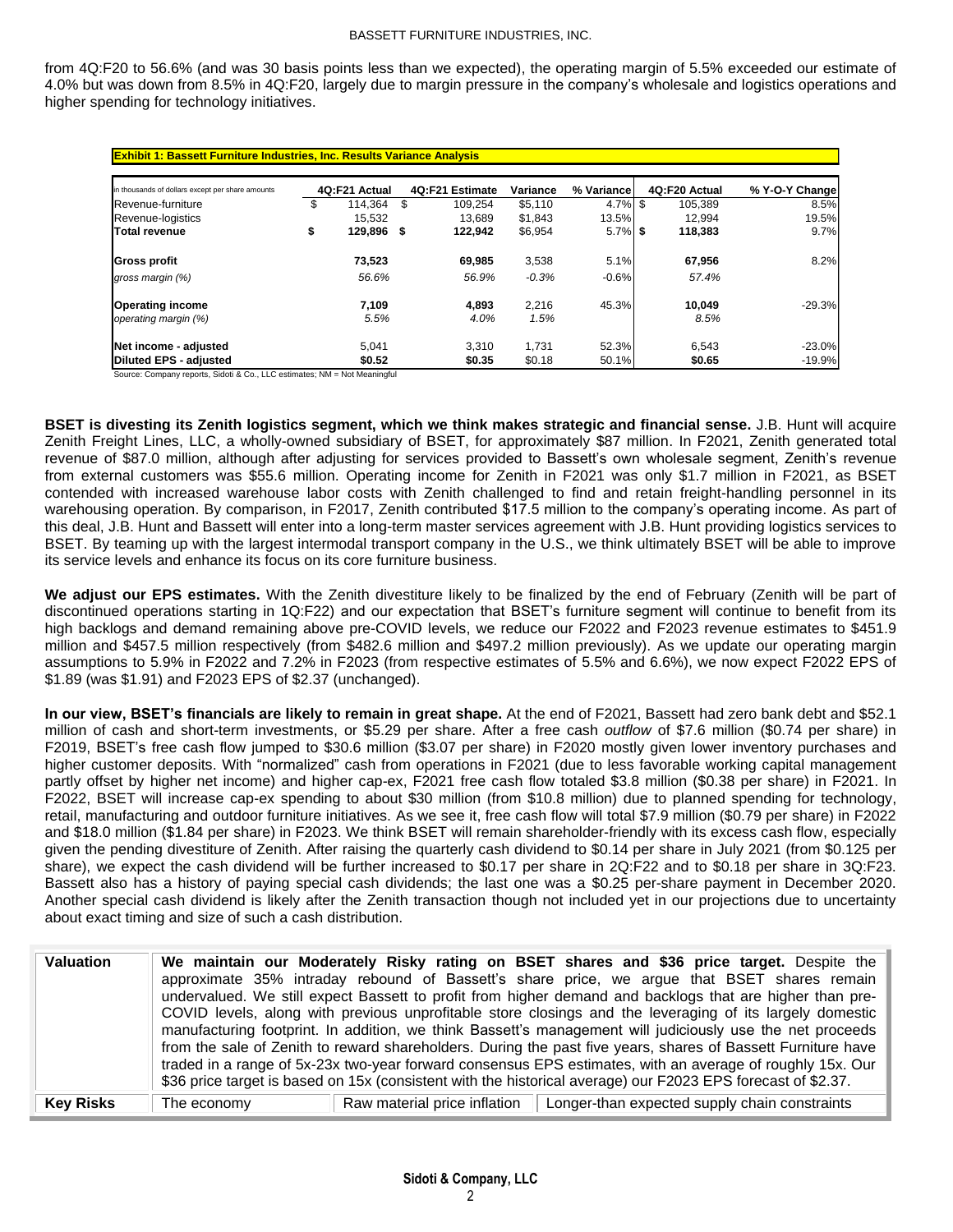#### BASSETT FURNITURE INDUSTRIES, INC.

#### **Table 1: Bassett Furniture Industries Inc., Income Statement**

#### **(\$ in thousands, except per share data)**

Fiscal year ends the last Saturday in November

|                                                     | F2018     | F2019      | Feb.     | May       |           | Nov           | F2020          | Feb.      | Ma        |           | Nο        | F2021     | Feb E     | May E         | Aug E     | Nov E     | F2022 E    | Feb E     | May F     | Aug E     | Nov E     | F2023 E    |
|-----------------------------------------------------|-----------|------------|----------|-----------|-----------|---------------|----------------|-----------|-----------|-----------|-----------|-----------|-----------|---------------|-----------|-----------|------------|-----------|-----------|-----------|-----------|------------|
| Revenue-furniture                                   | 402.469   | 403,865    | 98.942   | 53,000    | 80.341    | 105.389<br>-S | 337,672        | 101.655   | 109.997   | 104.870   | \$114,364 | 430.88    | 110.272   | 113,910<br>-S | \$109,571 | \$118,136 | 451,890    | 109,604   | \$114,713 | \$111,707 | \$121,451 | \$457,475  |
| Logistics revenue                                   | 54.386    | 48,222     | 13,178   | 10,801    | 11,218    | 12.994        | 48,191         | 12.018    | 14,062    | 14,036    | 15,532    | 55,648    |           |               |           |           |            |           |           |           |           |            |
| <b>Total revenue</b>                                | 456,855   | 452,087    | 112,120  | 63,801    | 91,559    | 118,383       | 385,863        | 113,673   | 124,059   | 118,906   | 129,896   | 486,534   | 110,272   | 113,910       | 109,571   | 118,136   | 451,890    | 109,604   | 114,713   | 111,707   | 121,451   | 457,475    |
|                                                     |           |            |          |           |           |               |                |           |           |           |           |           |           |               |           |           |            |           |           |           |           |            |
| Cost of furniture and accessories sold              | (179, 58) | (179, 244) | (45,270) | (29, 452) | (38, 418) | (50, 427)     | (163, 567)     | (48.252)  | (52, 911) | (52, 263) | (56.373)  | (209,799) | (54, 823) | (55,053)      | (52, 244) | (54, 31)  | (216, 437) | (51,053)  | (51.380)  | (50, 787) | (55, 620) | (208, 839) |
| <b>Gross profit</b>                                 | 277,274   | 272,843    | 66,850   | 34,349    | 53,141    | 67,956        | 222,296        | 65,421    | 71,148    | 66,643    | 73.523    | 276,735   | 55,448    | 58,858        | 57,328    | 63,819    | 235,453    | 58,552    | 63.333    | 60,920    | 65,831    | 248,636    |
| SG&A expenses                                       | (260.33)  | (264.280   | (64.640) | (50.373)  | (50.394)  | (57.907       | (223.314)      | (59, 400) | (62.769)  | (62, 153) | (66.414)  | (250.736) | (50.307)  | (52.351)      | (50, 108) | (56.128)  | (208.894)  | (51.085)  | (54.637)  | (52.052)  | (58.092)  | (215.865)  |
| New store pre-opening costs and other               | (2,85)    | (1,952)    |          |           |           |               |                |           |           |           |           |           |           |               |           |           |            |           |           |           |           |            |
| <b>Operating income</b>                             | 14.08     | 6,611      | 2.210    | (16.024)  | 2.747     | 10,049        | (1,018)        | 6.021     | 8.379     | 4.490     | 7.109     | 25,999    | 5.141     | 6.507         | 7,219     | 7.69      | 26,559     | 7,467     | 8.696     | 8,868     | 7,739     | 32,771     |
| Remeasurement gain/litigation gain                  |           |            |          |           |           |               |                |           |           |           |           |           |           |               |           |           |            |           |           |           |           |            |
| Other income (loss)                                 | (1,87)    | (1,145)    | (362)    | (765)     | 697       | (133)         | (563)          | (337)     | (332)     | (347)     | (743)     | (1,759)   | (345)     | (440)         | (325)     | (420)     | (1,530)    | (345)     | (440)     | (325)     | (420)     | (1,530)    |
|                                                     | 12.206    | 5,466      | 1.848    | (16, 789) | 3,444     | 9,916         | (1,581)        | 5,684     | 8,047     | 4,143     | 6,366     | 24,240    | 4.796     | 6,067         | 6,894     | 7,272     | 25,029     | 7,122     | 8,256     | 8,543     |           | 31,241     |
| Pretax income                                       |           |            |          |           |           |               |                |           |           |           |           |           |           |               |           |           |            |           |           |           | 7,319     |            |
| Income tax                                          | (3.988)   | (1, 534)   | (638)    | 4,533     | (1,266)   | (3, 373)      | (744)          | (1,673)   | (2,073)   | (1, 127)  | (1, 325)  | (6, 198)  | (1,271)   | (1,608)       | (1, 813)  | (1, 891)  | (6.583)    | (1,887)   | (2,188)   | (2,247)   | (1,903)   | (8,225)    |
| Net income (loss) - GAAP                            | 8,218     | (1,928)    | 1,210    | (20, 352) | 2,178     | 6,543         | (10, 421)      | 4,011     | 5,974     | 3,016     | 5,041     | 18,042    | 3.525     | 4,459         | 5,081     | 5,381     | 18,447     | 5,235     | 6,068     | 6,296     | 5,416     | 23,016     |
| Earnings per share - diluted - GAAP                 | \$0.7     | (\$0.19    | \$0.12   | (S2.04)   | \$0.22    | \$0.65        | (S1.05)        | \$0.40    | \$0.60    | \$0.31    | \$0.52    | \$1.83    | \$0.36    | \$0.46        | \$0.52    | \$0.56    | \$1.89     | \$0.54    | \$0.62    | \$0.65    | \$0.57    | \$2.37     |
| Net income - adjusted                               | 10.33     | 4,832      | 1.210    | (12, 256) | 2,178     | 6,543         | (2,325)        | 4.011     | 5,974     | 3,016     | 5,041     | 18,042    | 3.525     | 4.459         | 5,081     | 5,38      | 18,44      | 5.235     | 6.068     | 6.296     | 5,41      | 23,016     |
| Earnings per share - adjusted                       | \$0.97    | \$0.47     | \$0.12   | (\$1.23)  | \$0.22    | \$0.65        | (\$0.23)       | \$0.40    | \$0.60    | \$0.31    | \$0.52    | \$1.83    | \$0.36    | \$0.46        | \$0.52    | \$0.56    | \$1.89     | \$0.54    | \$0.62    | \$0.65    | \$0.57    | \$2.37     |
|                                                     |           |            |          |           |           |               |                |           |           |           |           |           |           |               |           |           |            |           |           |           |           |            |
| Dividends per share (including special dividends)   | \$0.82    | \$0.500    | \$0.125  | \$0.125   | \$0.080   | \$0.125       | \$0.455        | \$0.375   | \$0.125   | \$0.140   | \$0.140   | \$0.780   | \$0.140   | \$0.170       | \$0.170   | \$0.170   | \$0.65     | \$0.170   | \$0.170   | \$0.180   | \$0.180   | \$0,700    |
| Weighted average shares -diluted                    | 10.69     | 10,286     | 10,109   | 9.957     | 9.972     | 10,147        | 9,970          | 9.940     | 9,900     | 9,785     | 9.795     | 9,844     | 9,780     | 9,760         | 9,759     | 9.746     | 9,762      | 9,731     | 9,711     | 9,710     | 9.697     | 9,713      |
| <b>Margin Analysis</b>                              |           |            |          |           |           |               |                |           |           |           |           |           |           |               |           |           |            |           |           |           |           |            |
| Furniture gross margin                              | 55.49     | 55.69      | 54.2%    | 44.4%     | 52.2%     | 52.2          | 51.6%          | 52.5%     | 51.9%     | 50.2%     | 50.7      | 51.39     | 50.3%     | 51.7%         | 52.3%     | 54.0      | 52.19      | 53.4%     | 55.2%     | 54.5%     | 54.29     | 54.3%      |
| Consolidated gross margin                           | 60.79     | 60.4%      | 59.6%    | 53.8%     | 58.0%     | 57.4%         | 57.6%          | 57.6%     | 57.4%     | 56.0%     | 56.6%     | 56.9%     | 50.3%     | 51.7%         | 52.3%     | 54.0%     | 52.1%      | 53.4%     | 55.2%     | 54.5%     | 54.29     | 54.3%      |
| SG&A expenses as a % of revenue                     | 57.09     | 58.59      | 57.7%    | 79.0%     | 55.0%     | 48.9%         | 57.9%          | 52.3%     | 50.6%     | 52.3%     | 51.1%     | 51.5%     | 45.6%     | 46.0%         | 45.7%     | 47.5%     | 46.2%      | 46.6%     | 47.6%     | 46.6%     | 47.89     | 47.2%      |
| New store opening and other costs as a % of revenue | 0.69      | 0.49       | 0.0%     | 0.0%      | 0.0%      | 0.09          | 0.09           | 0.0%      | 0.0%      | 0.0%      | 0.0%      | 0.0%      | 0.0%      | 0.0%          | 0.0%      | 0.09      | 0.0%       | 0.0%      | 0.0%      | 0.0%      | 0.09      | 0.0%       |
| Operating margin                                    | 3.19      | 1.5%       | 2.0%     | $-25.1%$  | 3.0%      | 8.5%          | $-0.3%$        | 5.3%      | 6.8%      | 3.8%      | 5.5%      | 5.3%      | 4.7%      | 5.7%          | 6.6%      | 6.5%      | 5.99       | 6.8%      | 7.6%      | 7.9%      | 6.49      | 7.2%       |
| Pretax margin                                       | 2.79      | 1.2%       | 1.6%     | $-26.3%$  | 3.8%      | 8.49          | $-0.4%$        | 5.0%      | 6.5%      | 3.5%      | 4.99      | 5.09      | 4.3%      | 5.3%          | 6.3%      | 6.29      | 5.5%       | 6.5%      | 7.2%      | 7.6%      | 6.0%      | 6.89       |
| Net margin                                          | 1.89      | $-0.49$    | 1.1%     | $-31.9%$  | 2.4%      | 5.5%          | $-2.7%$        | 3.5%      | 4.8%      | 2.5%      | 3.9%      | 3.7%      | 3.2%      | 3.9%          | 4.6%      | 4.6%      | 4.1%       | 4.8%      | 5.3%      | 5.6%      | 4.5%      | 5.09       |
| Tax rate                                            | 32.7      | 28.19      | 34.5%    | 27.0%     | 36.8%     | 34.0%         | $-47.1%$       | 29.4%     | 25.8%     | 27.2%     | 20.89     | 25.6%     | 26.5%     | 26.5%         | 26.3%     | 26.09     | 26.3%      | 26.5%     | 26.5%     | 26.3%     | 26.09     | 26.3%      |
| Growth (vear-over-vear)                             |           |            |          |           |           |               |                |           |           |           |           |           |           |               |           |           |            |           |           |           |           |            |
| Revenue-furniture                                   |           | 0.39       | $-7.8%$  | $-44.7%$  | $-18.3%$  | 3.09          | $-16.4%$       | 2.7%      | 107.5%    | 30.5%     | 8.5%      | 27.69     | 8.5%      | 3.6%          | 4.5%      | 3.3%      | 4.9%       | $-0.6%$   | 0.7%      | 1.9%      | 2.8%      | 1.2%       |
| Revenue-logistics                                   | 0.09      | $-11.39$   | $-2.3%$  | $-12.7%$  | 1.5%      | 14.8%         | $-0.1%$        | $-8.8%$   | 30.2%     | 25.1%     | 19.5%     | 15.5%     | <b>NM</b> | <b>NM</b>     | <b>NM</b> | <b>NM</b> | <b>NM</b>  | <b>NM</b> | <b>NM</b> | <b>NM</b> | <b>NM</b> | <b>NM</b>  |
| Total revenue                                       | 1.09      | $-1.09$    | $-7.2%$  | $-41.0%$  | $-16.3%$  | 4.2%          | $-14.6%$       | 1.4%      | 94.4%     | 29.9%     | 9.7%      | 26.1%     | $-3.0%$   | $-8.2%$       | $-7.9%$   | $-9.1%$   | $-7.1%$    | $-0.6%$   | 0.7%      | 1.9%      | 2.8%      | 1.2%       |
| Operating income                                    | -47.99    | $-53.19$   | 132.9%   | <b>NM</b> | <b>NM</b> | 543.89        | N <sub>N</sub> | 172.4%    | <b>NM</b> | 63.5%     | $-29.3%$  | NM        | $-14.6%$  | $-22.3%$      | 60.8%     | 8.2%      | 2.2%       | 45.2%     | 33.6%     | 22.8%     | 0.6%      | 23.4%      |
| Net income - adjusted                               | $-33.59$  | $-53.3%$   | $-19.8%$ | NM        | <b>NM</b> | 806.29        | N <sub>M</sub> | 231.5%    | <b>NM</b> | 38.5%     | $-23.0%$  | <b>NM</b> | $-12.1%$  | $-25.4%$      | 68.5%     | 6.7%      | 2.2%       | 48.5%     | 36.1%     | 23.9%     | 0.7%      | 24.8%      |
| EPS - adjusted                                      | $-33.29$  | $-51.4%$   | $-16.8%$ | NM        | NM        | 821.89        | <b>NM</b>      | 237.1%    | NM        | 41.1%     | -19.9%    | <b>NM</b> | $-10.7%$  | $-24.3%$      | 68.9%     | 7.1%      | 3.1%       | 49.2%     | 36.8%     | 24.5%     | 1.1%      | 25.4%      |

Sources: Company reports and Sidoti & Company, LLC estimates; 1Q:F19 is a 14-week quarter; all others are 13-week quarters; NM = Not Meaningful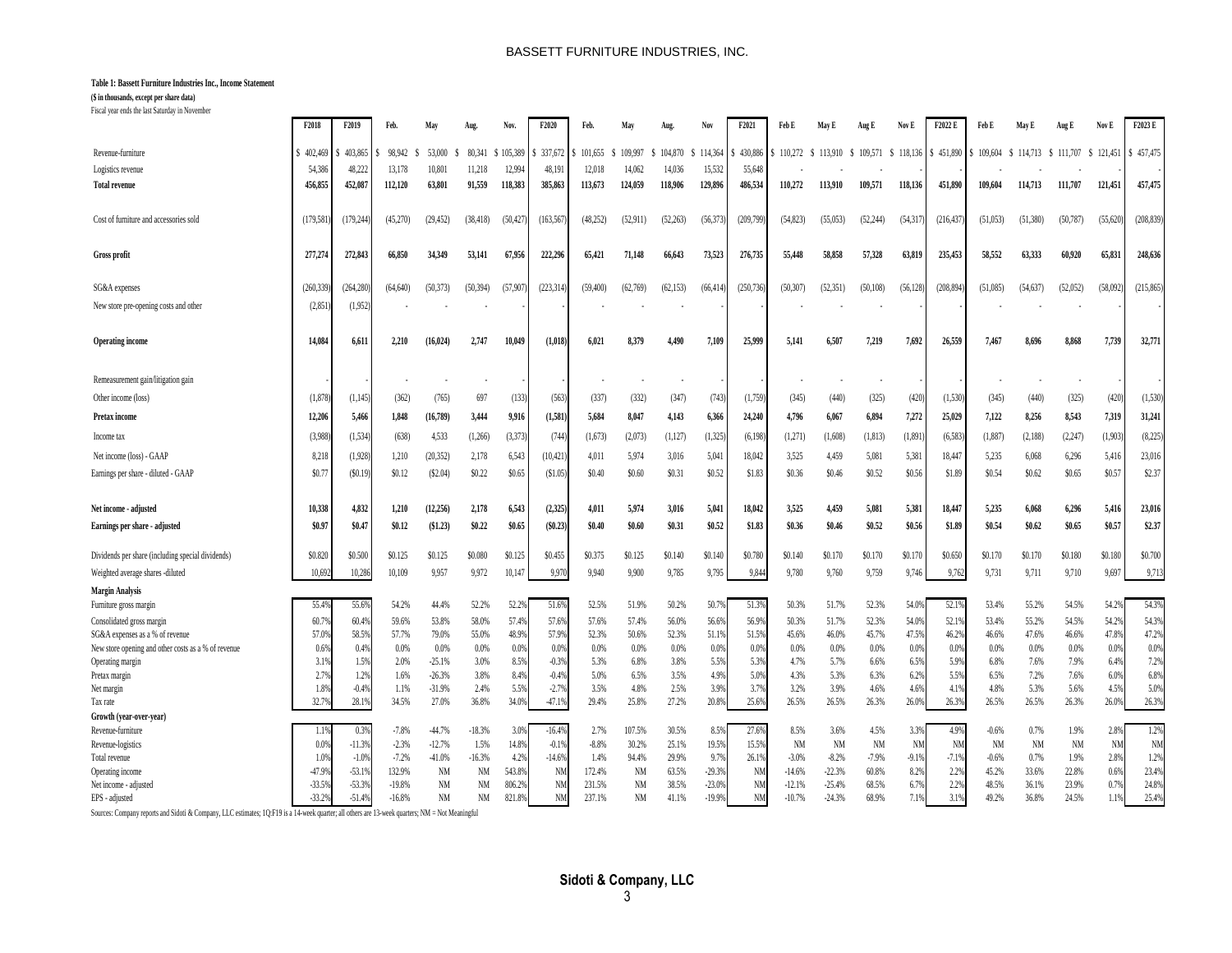#### **Table 2: Bassett Furniture Industries Inc., Cash Flow Statement**

### **(\$ in thousands, except per share data)**

Fiscal year ends the last Saturday in November

|                                                                          | F2018    |                 | Feb.                         | May             | Aug                | Nov.                   | F <sub>2019</sub>      | Feb.                        | May                       | Aug.           | Nov.           | F2020                | Feb.          | May                    | Aug.                        | Nov.              | F2021                      | F2022 E        | F2023 E        |
|--------------------------------------------------------------------------|----------|-----------------|------------------------------|-----------------|--------------------|------------------------|------------------------|-----------------------------|---------------------------|----------------|----------------|----------------------|---------------|------------------------|-----------------------------|-------------------|----------------------------|----------------|----------------|
| Cash flow from operations                                                |          |                 |                              |                 |                    |                        |                        |                             |                           |                |                |                      |               |                        |                             |                   |                            |                |                |
| Net income                                                               |          | 8,218           | 608                          | 445             | 2,157<br>- S       | $(5,138)$ \$           | $(1.928)$ \$           | 1,210                       | $(20.352)$ \$             | 2,178          | 6,543          | (10, 421)            | 4,011         | 5,974                  | 3,016<br>- 5                | 5,041             | 18,042                     | 18,447<br>l \$ | 23,016         |
| Adjustments to reconcile net income to net cash flow:                    |          |                 |                              |                 |                    |                        |                        |                             |                           |                |                |                      |               |                        |                             |                   |                            |                |                |
| Depreciation and amortization                                            | 13.203   |                 | 3.370                        | 3.365           | 3.357              | 3.408                  | 13.500                 | 3.623                       | 3.616                     | 3.010          | 3.231          | 13,480               | 3.331         | 3.562                  | 3.565                       | 4,139             | 14.597                     | 14.378         | 14,220         |
| Impairment of real estate                                                |          | 469             | (9)                          | $6\overline{6}$ | $\overline{3}$     |                        |                        |                             | 12,184                    |                |                | 12,184               |               |                        |                             |                   |                            |                |                |
| Tenant improvement allowance                                             |          | 2.462           |                              |                 |                    |                        |                        |                             |                           |                |                |                      |               |                        |                             |                   |                            |                |                |
| Remeasurement gain on acquisition of affiliate                           |          |                 |                              |                 |                    |                        |                        |                             |                           |                |                |                      |               |                        |                             |                   |                            |                |                |
| Gain on sale of property and equipment                                   |          | (234)           |                              |                 | (98)               | 613                    | 515                    | (58)                        | 97                        | (152)          | 32             | (81)                 | (4)           |                        |                             | (367)             | (367)                      |                |                |
| Goodwill impairment charge (non-cash)                                    |          |                 |                              |                 |                    | 1.926                  | 1.926                  |                             | 1.971                     |                |                | 1,971                |               |                        |                             |                   |                            |                |                |
| Impairment and lease exit charges on retail real estate                  |          |                 |                              |                 |                    | 4,580                  | 4.580                  | $\overline{\phantom{a}}$    |                           |                |                |                      |               |                        |                             |                   |                            |                |                |
| Deferred income taxes                                                    |          | 4,663           | 45                           | (22)            | (1)                | (2.912)                | (2.890)                | (125)                       | (396)                     | (187)          | 3,221          | 2,513                | 826           | 375                    | (148)                       | 492               | 1,545                      | (2, 417)       | (1,525)        |
| Other                                                                    |          | 1.699           | (209)                        | (67)            | 437                | 1,337                  | 1.498                  | 169                         | 4.323                     | 198            | (640)          | 4.050                | 274           | 1.038                  | 927                         | 1,302             | 3,541                      | (275)          | (667)          |
| Decrease (increase) in accounts receivable                               |          | 1.732           | (4,084)                      | 2.260           | 64                 | (795)                  | (2,555)                | (1,873)                     | 4.356                     | (931)          | (3,006)        | (1,454)              | (2,380)       | (1,019)                | (785)                       | (1,488)           | (5,672)                    | 4,274          | (295)          |
| Decrease (increase) in inventory                                         |          | (5.998)         | (3,318)                      | (37)            | 1,250              | (837)                  | (2.942)                | (1,213)                     | 2,096                     | 3,004          | 2,607          | 6,494                | (8,050)       | (5,465)                | (7,401)                     | (5,171)           | (26,087)                   | 705            | (49)           |
| Decrease (increase) in other current assets                              |          | (961)           | (3,163)                      | (111)           | (3.385)            | 7,717                  | 1.058                  | (536)                       | (8.555)                   | 193            | (426)          | (9,324)              | (788)         | 813                    | (125)                       | (2,141)           | (2, 241)                   | 150            | (145)          |
| Operating leases, net                                                    |          |                 |                              |                 |                    |                        |                        | (2,882)                     | 1,418                     | (662)          | (996)          | (3,122)              | (732)         | (644)                  | 20.233                      | (21, 535)         | (2,678)                    |                |                |
| Increase (decrease) in accounts payable and accrued liabilities          |          | 3,445           | (8.974)                      | 953             | 3,099              | 1,969                  | (2,953)                | (3.558)                     | (1,262)                   | 16,579         | 8.626          | 20,385               | 8,496         | 2,428                  | (17, 655)                   | 20,614            | 13,883                     | 2,593          | (560)          |
| Net cash provided by operating activities                                |          | 28,698          | $(15,734)$ \$                | 6.792 S         | 6,883<br>- \$      | $11.868$ $\frac{1}{3}$ | 9,809                  | $(5,243)$ \$                | $(504)$ \$                | 23,230 \$      | 19,192         | 36,675               | 4,984         | 7,066 \$               | 1.627                       | 886               | 14,563                     | 37,854         | 33,994         |
|                                                                          |          |                 |                              |                 |                    |                        |                        |                             |                           |                |                |                      |               |                        |                             |                   |                            |                |                |
| Cash flow from investing activities                                      |          |                 |                              |                 |                    |                        |                        |                             |                           |                |                |                      |               |                        |                             |                   |                            |                |                |
| Purchase of property and equipment                                       | (18.301) |                 | (5.552)                      | (2,761)         | (2,338)            | (6, 724)               | (17.375)               | (1,340)                     | (451)                     | (423)          | (3, 815)       | (6,029)              | (895)         | (2,588)                | (3,658)                     | (3,609)           | (10,750)                   | (30,000)       | (16,000)       |
| Proceeds from sales of property and equipment                            |          | 2.689           | $\overline{\phantom{a}}$     | 11              | 108                | 1,524                  | 1,643                  | 1.697                       | 648                       |                |                | 2,345                | $\mathbf{8}$  | 88                     | -5                          | 281               | 382                        | 87,000         |                |
| Proceeds (Purchases) from investments, net                               |          | 482             | $\sim$                       |                 | 5,000              | 207                    | 5,207                  | (241)                       |                           |                | (54)           | (295)                |               |                        |                             |                   |                            |                |                |
| Other, net                                                               |          |                 | 117                          | 226             | (849)              | (142)                  | (648)                  | (193)                       | (18)                      | (880)          | 1,323          | 232                  | (302)         | (33)                   | (838)                       | (30)              | (1,203)                    |                |                |
| Cash paid for business acquisitions, net of cash acquired                | (15.556) |                 |                              |                 |                    |                        |                        |                             |                           |                |                |                      |               |                        |                             |                   |                            |                |                |
| Net cash flow (used for) investing activities                            |          | $(30,686)$ \$   | $(5,435)$ \$                 | $(2,524)$ \$    | $1,921$ \$         | $(5,135)$ \$           | $(11,173)$ \$          | $(77)$ \$                   | 179<br>- S                | $(1,303)$ \$   | $(2,546)$ \$   | (3,747)              | $(1,189)$ \$  | $(2,533)$ \$           | $(4,491)$ \$                | (3.358)           | (11,571)                   | 57,000<br>IS   | (16,000)<br>S  |
|                                                                          |          |                 |                              |                 |                    |                        |                        |                             |                           |                |                |                      |               |                        |                             |                   |                            |                |                |
| Cash flow from financing activities                                      |          |                 |                              |                 |                    |                        |                        |                             |                           |                |                |                      |               |                        |                             |                   |                            |                |                |
| Net borrowings under revolving credit facility                           |          | (3,455)         | (109)                        | (111)           | (72)               |                        | (292)                  |                             |                           |                |                |                      |               |                        |                             |                   |                            |                |                |
| Issuance of common stock, net                                            |          | 382             | 74                           | 85              | 87                 | 82                     | 328                    | 75                          | 82                        | 60             | 68             | 285                  | 83            | 89                     | 94                          | (122)             | 144                        | 370            | 480            |
| Repurchases of common stock                                              |          | (5.946)         | (1,012)                      | (1,335)         | (4,498)            | (500)                  | (7, 345)               | (766)                       | (475)                     | (301)          | (666)          | (2, 208)             | (534)         | (2,391)                | (2,641)                     |                   | (5,566)                    | (3,360)        | (5,250)        |
| Proceeds from exercise of stock options                                  |          |                 | 25                           |                 |                    |                        | 25                     | $\overline{\phantom{a}}$    |                           |                |                |                      |               | 42                     |                             |                   | 42                         |                |                |
| Excess tax benefits from stock-based compensation                        |          | (674)           | $\overline{\phantom{a}}$     |                 |                    |                        |                        | (215)                       |                           |                | (14)           | (228)                | (219)         | $\sim$                 |                             | 219               |                            |                |                |
| Cash dividends                                                           |          | (8,800)         | (1,291)                      | (1,312)         | (1,264)            | (1,266)                | (5, 133)               | (1.260)                     | $\overline{\phantom{a}}$  | (2,046)        | (1, 238)       | (4,544)              | (3,718)       | (1,236)                | (1,367)                     | (1,368)           | (7,689)                    | (6, 345)       | (6,799)        |
| Proceeds from equipment loans                                            |          |                 |                              |                 |                    |                        |                        | (12)                        | (36)                      | (47)           | (26)           | (121)                | (173)         | (294)                  | (387)                       | (494)             | (1,348)                    |                |                |
| Net cash from (used in) financing activities                             |          | $(18, 493)$ \$  | $(2,313)$ \$                 | $(2,673)$ \$    | $(5,747)$ \$       | $(1,684)$ \$           | (12, 417)              | $(2,178)$ \$                | $(429)$ \$                | $(2,333)$ \$   | $(1,876)$ \$   | (6, 816)             | $(4,561)$ \$  | $(3,790)$ \$           | $(4,301)$ \$                | (1,765)           | $(14, 417)$ \$             | (9,335)        | (11, 569)      |
| Net increase (decrease) in cash and cash equivalents                     | (20.481) |                 | (23.482)                     | 1.595           | 3.057              | 5.049                  | (13,781)               | (7.498)                     | (754)                     | 19.594         | 14,770         | 26.112               | (766)         | 743                    | (7,165)                     | (4,237)           | (11, 425)                  | 85,519         | 6,425          |
| Cash and cash equivalents at beginning of year                           | 53,949   |                 | 33,468                       | 9.986           | 11,581             | 14,638                 | 33,468                 | 19,687                      | 12,189                    | 11,435         | 31,029         | 19,687               | 45,799        | 45,033                 | 45,776                      | 38,611            | 45,799                     | 34,374         | 119,893        |
| Cash and cash equivalents at end of year                                 | 33,468   |                 | 9,986 \$                     | 11,581 \$       | 14,638 \$          | 19,687                 | 19,687                 | 12,189 \$                   | $11,435$ \$               | 31,029 \$      | 45,799         | 45,799<br>۱ŝ         | 45,033        | 45,776 \$              | 38,611 \$                   | 34,374            | 34,374 \$                  | 119,893        | 126,318        |
|                                                                          |          |                 |                              |                 |                    |                        |                        |                             |                           |                |                |                      |               |                        |                             |                   |                            |                |                |
| Free cash flow (operating cash flow less cap-ex)<br>Free cash flow/share |          | 10,397<br>0.97S | $(21,286)$ \$<br>$(2.03)$ \$ | 4.031 S<br>0.39 | 4.545 \$<br>0.45 S | 5,144<br>l \$<br>0.51  | (7,566)<br>$(0.74)$ \$ | $(6,583)$ \$<br>$(0.65)$ \$ | $(955)$ \$<br>$(0.10)$ \$ | 22,807<br>2.29 | 15,377<br>1.52 | 30,646<br>Ιŝ<br>3.07 | 4,089<br>0.41 | 4.478<br>- 5<br>0.45 S | $(2,031)$ \$<br>$(0.21)$ \$ | (2,723)<br>(0.28) | $3,813$ \$<br>$0.38$ $\pm$ | 7,854<br>0.79  | 17,994<br>1.84 |
| Courage: Company reports and Cidati & Company IIC ostimates              |          |                 |                              |                 |                    |                        |                        |                             |                           |                |                |                      |               |                        |                             |                   |                            |                |                |

Sources: Company reports and Sidoti & Company, LLC estimates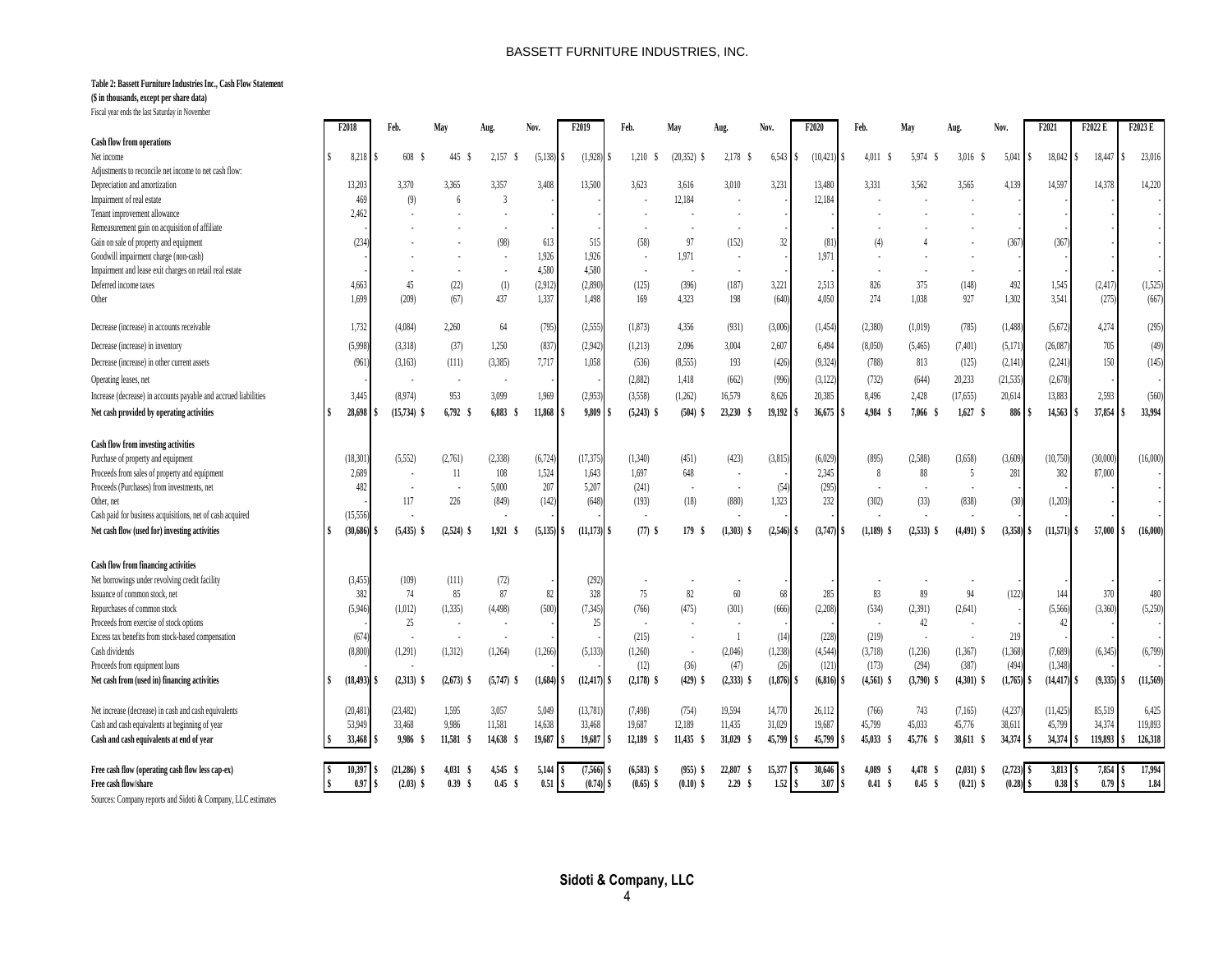#### **Table 3: Bassett Furniture Industries Inc., Balance Sheet**

**(\$ in thousands, except per share data)**

Fiscal year ends the last Saturday in November

| i iscar year cinas uic iast saturuay in rovembe                  | F2018                   | Feb.             |              |               | F <sub>2019</sub> | Feb.          | May                  |             | F2020     | Feb.                 |                    |               | F2021       | F2022 E | $\overline{\text{F2023}}\text{E}$ |
|------------------------------------------------------------------|-------------------------|------------------|--------------|---------------|-------------------|---------------|----------------------|-------------|-----------|----------------------|--------------------|---------------|-------------|---------|-----------------------------------|
|                                                                  |                         |                  | May          | Aug.          |                   |               |                      | Aug.        |           |                      | May                | Aug.          |             |         |                                   |
| Assets                                                           |                         |                  |              |               |                   |               |                      |             |           |                      |                    |               |             |         |                                   |
| Current assets:                                                  |                         |                  |              |               |                   |               |                      |             |           |                      |                    |               |             |         |                                   |
| Cash and cash equivalents                                        | 33,468<br>S.            | 9.986            | 11.581       | 14,638        | 19.687            | 12.189        | 11.435<br>-S         | 31,029      | 45,799    | 45.033               | 45,776             | 38,611        | 34,374      | 119.893 | 126,318                           |
| Short-term investments                                           | 22.643                  | 22.643           | 22.643       | 17.643        | 17.436            | 17.677        | 17.673               | 17.661      | 17,715    | 17.715               | 17.715             | 17,715        | 17.715      | 17.715  | 17,715                            |
| Accounts receivable                                              | 19,055                  | 23,222           | 20,906       | 20,640        | 21,378            | 23,205        | 17,799               | 19,099      | 22,340    | 24,720               | 25,882             | 26,769        | 28,168      | 23,894  | 24,190                            |
| Inventory                                                        | 64,192                  | 66,678           | 66,715       | 65,465        | 66,302            | 67,515        | 62,483               | 58,601      | 54,886    | 62,936               | 67,301             | 73,827        | 78,004      | 77,299  | 77,348                            |
| Other current assets                                             | 9,189                   | 14,540           | 14,652       | 13,417        | 11,983            | 11,173        | 19,753               | 19,528      | 19,938    | 20,629               | 19,797             | 19,889        | 22,023      | 21,873  | 22,018                            |
| <b>Total current assets</b>                                      | 148,547                 | 137,069          | 136,497      | 131,803       | 136,786           | 131,759       | 129,143              | 145,918     | 160,678   | 171,033              | 176,471            | 176,811       | 180,284     | 260,674 | 267,589                           |
|                                                                  |                         |                  |              |               |                   |               |                      |             |           |                      |                    |               |             |         |                                   |
| Long-term assets:                                                |                         |                  |              |               |                   |               |                      |             |           |                      |                    |               |             |         |                                   |
| Property and equipment                                           | 104.863                 | 106,880          | 106.089      | 104,908       | 101,724           | 100.499       | 91.128               | 89,031      | 90,917    | 92,772               | 92.581             | 94,489        | 94.066      | 55.659  | 57,439                            |
| Goodwill and other intangible assets                             | 28,480                  | 28,386           | 28,291       | 28,196        | 26,176            | 26,081        | 24,016               | 23,921      | 23,827    | 23,732               | 23,637             | 23,543        | 23,448      | 18,360  | 18,360                            |
| Right of use assets under operating leases                       |                         |                  |              |               |                   | 144,468       | 130,042              | 120,889     | 116,903   | 111,700              | 116,357            | 110,792       | 114,148     | 68,890  | 68,785                            |
| Deferred income taxes, net                                       | 3,266                   | 3,228            | 3,250        | 3,251         | 5.744             | 7,123         | 7,550                | 7,729       | 4,587     | 3.749                | 3,362              | 3,498         | 3,189       | 5,606   | 7,131                             |
| Other                                                            | 6,485                   | 6.472            | 6,374        | 7,258         | 5,336             | 5.304         | 5.094                | 6,828       | 5,637     | 5.975                | 6,071              | 6,900         | 6.525       | 7.347   | 8,269                             |
| <b>Total assets</b>                                              | 291,641                 | 282,035          | 280,501      | 275,416       | 275,766           | 415,234       | 386,973              | 394,316     | 402,549   | 408,961              | 418,479            | 416,033       | 421,660     | 416,536 | 427,573                           |
|                                                                  |                         |                  |              |               |                   |               |                      |             |           |                      |                    |               |             |         |                                   |
| Liabilities and shareholders' equity                             |                         |                  |              |               |                   |               |                      |             |           |                      |                    |               |             |         |                                   |
| Current liabilities:                                             |                         |                  |              |               |                   |               |                      |             |           |                      |                    |               |             |         |                                   |
|                                                                  | 27,407                  | 21,439           | 19,587       |               | 23,677            | 20,331        | 14,286               | 19,215      | 23,426    | 28,172               | 28,522             | 27,951        | 28,324      | 27,856  | 26,320                            |
| Accounts payable                                                 |                         |                  |              | 20,363        |                   |               |                      |             |           |                      |                    |               |             |         |                                   |
| Accrued compensation and benefits                                | 12.994                  | 10,876           | 11,299       | 11,046        | 11,308            | 12,108        | 12,090               | 14,463      | 16,964    | 14,418               | 14,124             | 14,603        | 15,934      | 15,798  | 16,183                            |
| Current portion of long-term debt                                | 292                     |                  |              |               |                   |               |                      |             |           |                      |                    |               |             |         |                                   |
| Customer deposits                                                | 27,157                  | 24,416           | 24,910       | 22,484        | 25,341            | 24,049        | 23,191               | 35,721      | 39,762    | 44,674               | 47,911             | 51,103        | 51,492      | 49,802  | 50,417                            |
| Dividends payable                                                |                         |                  |              |               |                   |               | 1,249                |             |           |                      |                    |               |             |         |                                   |
| Current portion of operating lease obligations                   |                         |                  | ÷,           |               |                   | 29,516        | 29,009               | 28,211      | 27,078    | 27,088               | 27,358             | 27,545        | 27,693      | 20,443  | 20,193                            |
| Other accrued liabilities                                        | 13,969                  | 16,546           | 11,667       | 11,821        | 11,945            | 10,304        | 15,982               | 12,874      | 11,141    | 13,088               | 12,534             | 13,050        | 10,776      | 15,663  | 15,639                            |
| <b>Total current liabilities</b>                                 | 81,819                  | 73,277           | 67,463       | 65,714        | 72,271            | 96,308        | 95,807               | 110,484     | 118,371   | 127,440              | 130,449            | 134,252       | 134,219     | 129,562 | 128,752                           |
| Long-term liabilities:                                           |                         |                  |              |               |                   |               |                      |             |           |                      |                    |               |             |         |                                   |
| Post-employment benefit obligations                              | 13,173                  | 12,853           | 12,623       | 12,716        | 11,830            | 11,723        | 11,817               | 12,023      | 12,089    | 12,347               | 12,398             | 12,454        | 12,968      | 13,227  | 13,520                            |
| Long-term portion of operating lease obligations                 |                         |                  |              |               |                   | 131,978       | 126,036              | 117,009     | 111,972   | 105,990              | 109,832            | 103,468       | 105,841     | 95,716  | 95,861                            |
| Other liabilities                                                | 6.340                   | 6.900            | 13.249       | 13.040        | 12.995            | 1,185         | 1.132                | 1,336       | 2.087     | 5.483                | 5.538              | 6,412         | 5.900       | 6.188   | 6,150                             |
|                                                                  | $\ddot{\textbf{S}}$     |                  | S            |               |                   |               |                      |             |           |                      |                    |               |             |         |                                   |
| <b>Total liabilities</b>                                         | 101,332                 | 93,030           | 93,335<br>S  | 91,470        | 97,096            | 241,194<br>S  | 234,792<br>-S        | 240,852     | 244,519   | 251,260              | 258,217<br>S<br>-9 | 256,586       | 258,928     | 244,693 | 244,283                           |
| Shareholders' equity                                             | 190.309                 | 189,005          | 187,166      | 183,946       | 178,670           | 174,040       | 152,181              | 153,464     | 158,030   | 157,701              | 160,262            | 159,447       | 162,732     | 171,844 | 183,290                           |
| Total liabilities and shareholders' equity                       | 291,641                 | 282,035          | 280.501<br>S | 275.416<br>S  | 275,766           | 415,234       | 386,973<br>-S        | $394.316$ S | 402,549   | 408.961              | 418,479<br>-S      | 416,033<br>-S | 421,660     | 416,536 | 427,573                           |
| Accounts receivable, days                                        | 15.2                    | 17.5             | 17.6         | 17.2          | 17.3              | 18.9          | 25.5                 | 19.0        | 21.1      | 19.8                 | 19.0               | 20.           | 21.1        | 19.3    | 19.3                              |
| Inventory turnover                                               | 2.8                     | 3.0              | 2.5          | 2.6           | 2.7               | 2.7           | 1.9                  | 2.6         | 3.0       | 3.1                  | 3.1                | 2.8           | 2.7         | 2.8     | 2.7                               |
| Accounts payable, days                                           | 22.7                    | 16.5             | 16.7         | 17.           | 19.5              | 16.9          | 16.3                 | 19.7        | 22.1      | 23.9                 | 22.5               | 22.3          | 22.4        | 22.5    | 21.0                              |
|                                                                  |                         |                  |              |               |                   |               |                      |             |           |                      |                    |               |             |         |                                   |
| <b>Selected Financial Data</b>                                   |                         |                  |              |               |                   |               |                      |             |           |                      |                    |               |             |         |                                   |
| Total debt/total capital                                         | 0.09                    | 0.0%             | 0.0%         | $0.0^{\circ}$ | 0.09              | 0.0%          | 0.0%                 | 0.09        | 0.0%      | 0.0%                 | 0.0%               | 0.09          | 0.09        | 0.09    | 0.0%                              |
| Cash and short-term investments                                  | 56,111                  | 32,629           | 34,224       | 32,281        | 37,123            | 29,866        | 29,108               | 48,690      | 63,514    | 62,748               | 63,491             | 56,326        | 52,089      | 137,608 | 144,033                           |
| Net cash and investments per share                               | 5.22<br>-8              | 3.11S            | 3.27         | 3.01<br>-S    | 3.61              | 2.95<br>-S    | 2.92S                | 4.88        | 6.37      | 6.31<br><sup>S</sup> | - S<br>6.41 S      | 4.98          | 5.29<br>-8  | 14.10   | 14.83                             |
| Net cash and investments, including lease obligations, per share | (2.48)<br>$\mathcal{S}$ | $(4.74)$ \$<br>Ś | (3.56)       | (3.20)<br>-S  | (4.40)            | (13.02)<br>\$ | (12.65)<br>S<br>- \$ | (9.75)      | (7.58)    | (7.08)<br>\$.        | -S<br>(7.44)<br>-S | (7.63)        | (8.27)<br>S | 2.20    | 2.88                              |
| Current ratio                                                    | 1.82                    | 1.87             | 2.02         | 2.01          | 1.89              | 1.37          | 1.35                 | 1.32        | 1.36      | 1.34                 | 1.35               | 1.32          | 1.34        | 2.01    | 2.08                              |
| Book value per share                                             | \$17.80                 | \$18.03          | \$17.89      | \$17.59       | \$17.37           | \$17.22       | \$15.28              | \$15.39     | \$15.85   | \$15.87              | \$16.19            | \$16.29       | \$16.53     | \$17.60 | \$18.87                           |
| Tangible book value per share                                    | \$15.14                 | \$15.32          | \$15.19      | \$14.89       | \$14.83           | \$14.64       | \$12.87              | \$12.99     | \$13.46   | \$13.48              | \$13.80            | \$13.89       | \$14.15     | \$15.72 | \$16.98                           |
|                                                                  |                         |                  |              |               |                   |               |                      |             |           |                      |                    |               |             |         |                                   |
| <b>ROA</b>                                                       | 2.89                    | 2.1%             | 0.6%         | 0.69          | <b>NM</b>         | 1.2%          | <b>NM</b>            | 2.29        | <b>NM</b> | 3.9%                 | 5.7%               | 2.9%          | 4.3%        | 4.4%    | 5.4%                              |
| <b>ROE</b>                                                       | 4.3%                    | 3.2%             | 1.0%         | 1.0%          | <b>NM</b>         | 2.8%          | <b>NM</b>            | 5.7%        | <b>NM</b> | 10.2%                | 14.9%              | 7.6%          | 11.1%       | 10.7%   | 12.6%                             |

Sources: Company reports and Sidoti & Company, LLC estimates

**Sidoti & Company, LLC**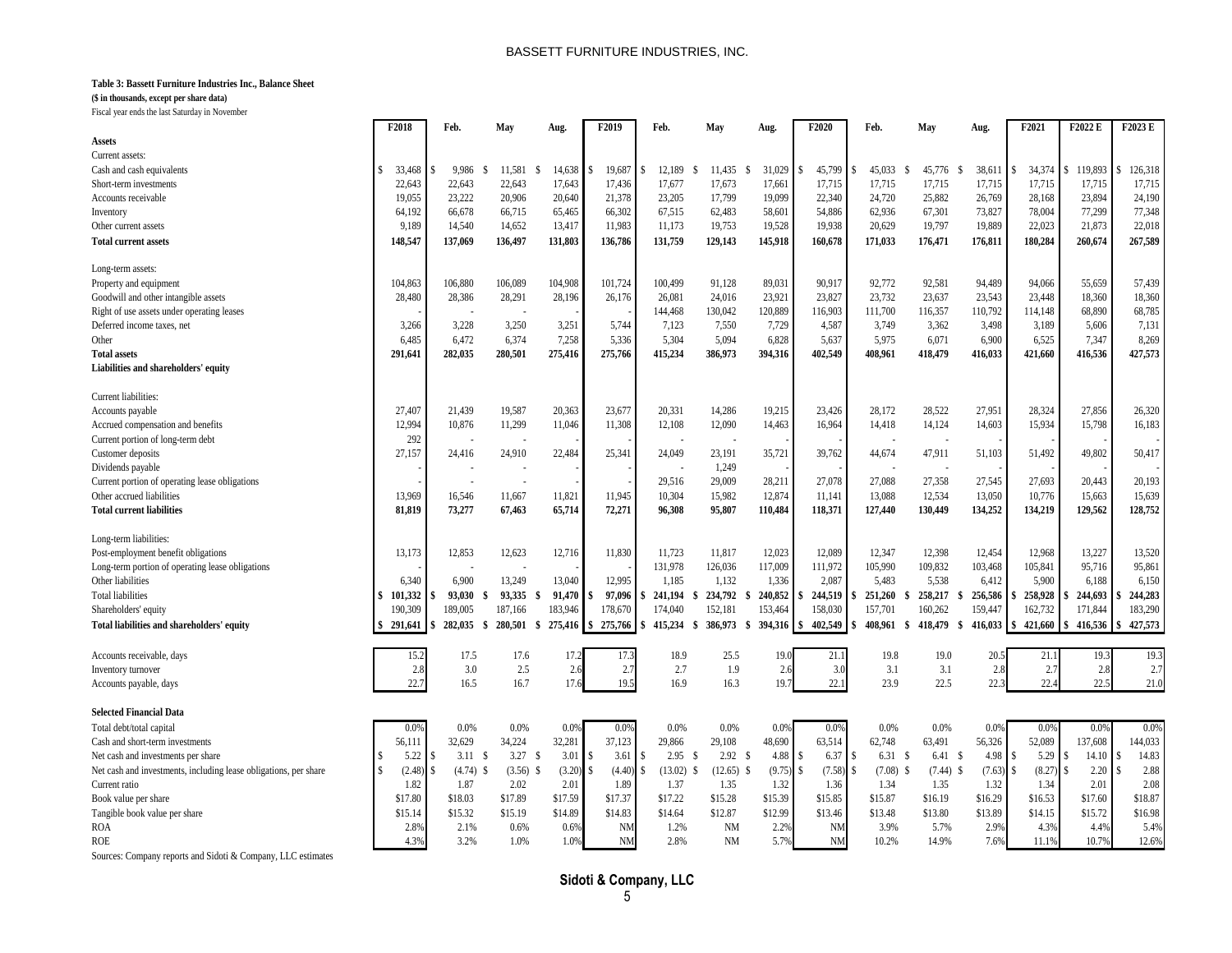## **Appendix** Required Disclosures

# **Required Disclosures**

# **Bassett Furniture Industries, Inc. (BSET-\$18.63) NR Price Target: \$36 Risk Rating: M**

#### Rating and Price Target History Table

| <b>Action Date</b> |          | Px   | Rating PT Risk Rating |    |  |
|--------------------|----------|------|-----------------------|----|--|
| PT                 | 7/2/19   | 13.9 |                       | 21 |  |
| PT                 | 3/20/20  | 6.3  |                       | 14 |  |
| PT                 | 4/2/20   | 4.9  |                       | 10 |  |
| PT                 | 8/24/20  | 12   |                       | 14 |  |
| PT                 | 10/1/20  | 14.7 |                       | 17 |  |
| PT                 | 11/23/20 | 16.3 |                       | 21 |  |
| PT                 | 12/4/20  | 18.2 |                       | 23 |  |
| PT                 | 1/14/21  | 20.7 |                       | 26 |  |
| PT                 | 1/21/21  | 21.6 |                       | 26 |  |
| PT                 | 3/11/21  | 24.6 |                       | 29 |  |
| PT                 | 3/29/21  | 23.5 |                       | 29 |  |
| PT                 | 4/1/21   | 23.5 |                       | 32 |  |
| PT                 | 4/26/21  | 28.9 |                       | 34 |  |
| PT                 | 5/24/21  | 31.7 |                       | 34 |  |
| PT                 | 6/22/21  | 27.4 |                       | 34 |  |
| PT                 | 7/1/21   | 26.5 |                       | 38 |  |
| PT                 | 7/19/21  | 25   |                       | 38 |  |
| PT                 | 8/17/21  | 22.1 |                       | 36 |  |
| PT                 | 9/20/21  | 18.5 |                       | 36 |  |
| PT                 | 9/30/21  | 18.2 |                       | 36 |  |
| PT                 | 10/20/21 | 17.8 |                       | 36 |  |
| PT                 | 1/3/22   | 16.8 |                       | 36 |  |



| <b>Valuation</b> |             | We maintain our Moderately Risky rating on BSET shares and \$36 price target. Despite the approximate<br>35% intraday rebound of Bassett's share price, we argue that BSET shares remain undervalued. We still<br>expect Bassett to profit from higher demand and backlogs that are higher than pre-COVID levels, along with<br>previous unprofitable store closings and the leveraging of its largely domestic manufacturing footprint. In<br>addition, we think Bassett's management will judiciously use the net proceeds from the sale of Zenith to<br>reward shareholders. During the past five years, shares of Bassett Furniture have traded in a range of 5x-23x<br>two-year forward consensus EPS estimates, with an average of roughly 15x. Our \$36 price target is based<br>on 15x (consistent with the historical average) our F2023 EPS forecast of \$2.37. |                                                        |
|------------------|-------------|---------------------------------------------------------------------------------------------------------------------------------------------------------------------------------------------------------------------------------------------------------------------------------------------------------------------------------------------------------------------------------------------------------------------------------------------------------------------------------------------------------------------------------------------------------------------------------------------------------------------------------------------------------------------------------------------------------------------------------------------------------------------------------------------------------------------------------------------------------------------------|--------------------------------------------------------|
| <b>Key Risks</b> | The economy | Raw material price inflation                                                                                                                                                                                                                                                                                                                                                                                                                                                                                                                                                                                                                                                                                                                                                                                                                                              | supply<br>Longer-than<br>expected<br>chain constraints |

**Sidoti & Company.**Sidoti & Company, LLC is a licensed broker/dealer, and publishes research reports about some of the securities it follows. All research published by Sidoti & Company, LLC is based on public information, or on information from the company discussed in the report that that company is required to promptly make public . This report was prepared for market professionals and institutional investor customers. Market professionals and institutional investors should consider this report as only one factor in making their investment decisions. This report is for information purposes only and is not intended as an offer to sell or a solicitation to buy securities. This research report is not a substitute for the exercise of your independent judgment. Information contained herein is based on sources we believe to be reliable but we do not guarantee their accuracy. The stock rating on this report reflects the analyst's recommendation based on a 12-month period. It should be presumed that the analyst who authored this report has had discussions with the subject company to ensure factual accuracy prior to publication.

Sidoti does NOT own securities of the issuers described herein, and Sidoti does not make a market in any securities. Sidoti does not engage in, or receive compensation from, any investment banking or corporate finance-related activities with the company discussed in the report. Sidoti's contracts with issuers protect Sidoti's full editorial control of all research, timing of release of reports, and release from liability for negative reports. To ensure further independence, the company discussed in the report has agreed to a minimum coverage term of one Initiation Report and three Update Reports, which that company cannot unilaterally terminate earlier. Sidoti & Company, LLC takes steps to ensure analyst independence including setting fees in advance and utilizing analysts who must abide by the CFA Institute Code of Ethics and Standards of Professional Conduct. Each Sidoti & Company, LLC analyst has full discretion on the rating and revenue target based on his or her own due diligence. Analysts are paid in part based on overall profitability of Sidoti & Company, LLC. Such profitability is derived from a variety of sources and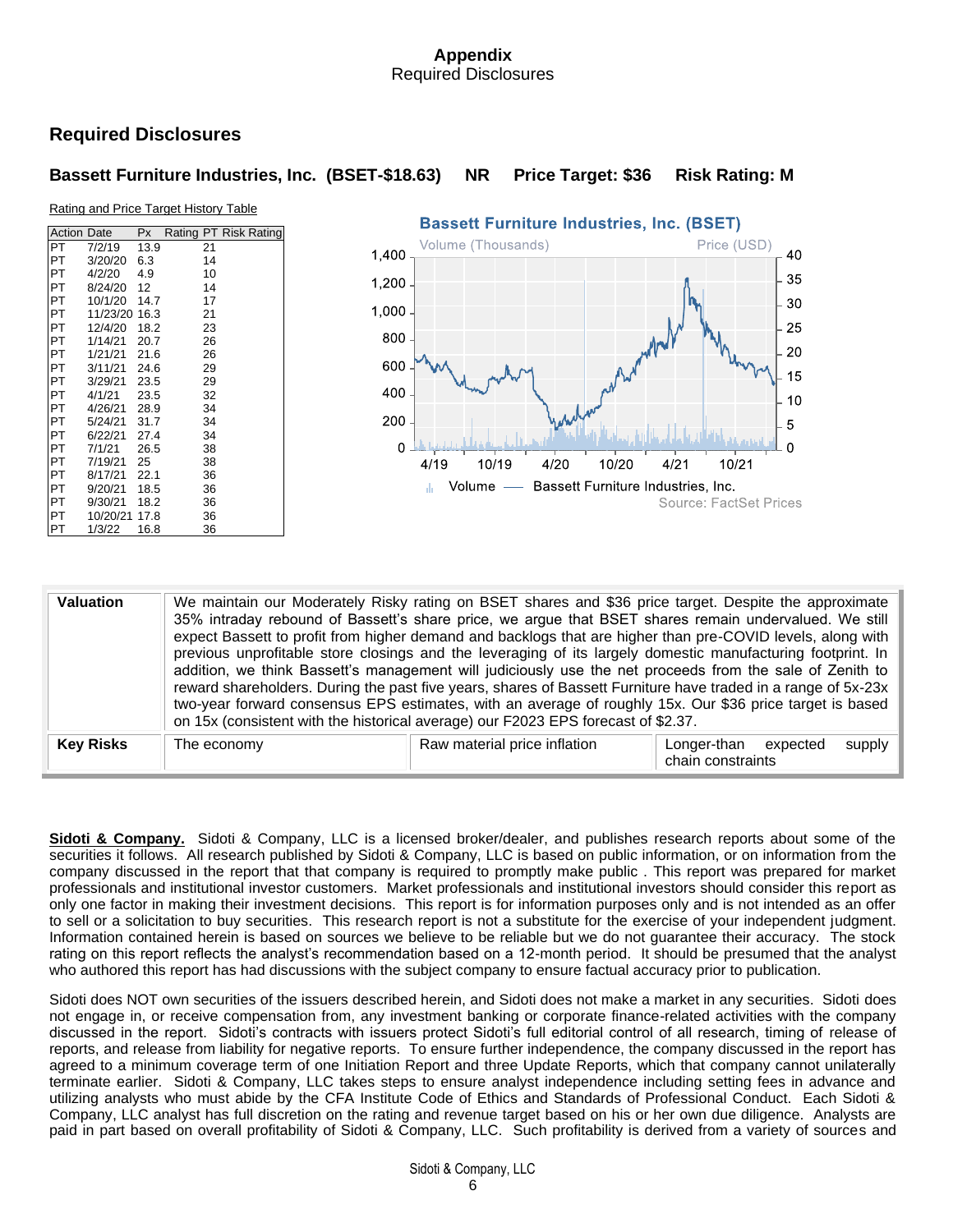includes payments received from issuers of securities covered by Sidoti & Company, LLC for services described below. No part of analyst compensation was, or will be, directly or indirectly, related to the specific recommendations or views expressed in any report or article. All issuers to be considered for research obtain the approval of a stock selection committee comprised of the Director of Research, the Chief Compliance Officer, and an independent outside person for screening applicants.

**Sidoti** *Company Sponsored Research* **Rating System** The Sidoti & Company, LLC *Company Sponsored Research* rating system consists of *"Moderately Risky*" (M) and "*Highly Risky*" (H) ratings. *"Moderately Risky*" suggests companies, that while still subject to relatively high price volatility, are characterized by more stable and predictable cash flow, a more established operating history, and an operating environment that is somewhat less competitive with a potential for loss of principal. "*Highly Risky*" suggests high risk equities of companies with a short or unprofitable operating history, limited or less predictable revenues, very high risk associated with success, significant financial or legal issues, or a substantial risk/loss of principal. As of 01/31/22 and immediately prior to the publication of this report, Company Sponsored Research provides research on 32 companies, of which 27 (84.4%) are rated Moderately Risky and 5 (15.6%) are rated Highly Risky. *Earnings* targets and opinions concerning the composition of market sectors included in this report reflect analyst judgments as of this date and are subject to change without notice. A risk to our *earnings* targets is that the analyst's estimates or forecasts may not be met. This report contains forwardlooking statements, which involve risks and uncertainties. Actual results may differ significantly from such forward-looking statements. Factors that may cause such differences include, but are not limited to, those discussed in the "Risk Factors" section in the issuer's SEC filings available in electronic format through SEC Edgar filings at [www.sec.gov.](http://www.sec.gov/)

Every company in the Microcap sector bears certain inherent risks and Sidoti & Company, LLC will not provide any company subject to those risks with a rating below moderate because stock in the Microcap segment of the market have many risks that are not as prevalent in Large-Cap, Blue Chips, or even Small-Cap stocks. Often it is these risks that cause Microcap stocks to trade at discounts to their peers. The most common of these risks is liquidity risk, which is typically caused by small trading floats and very low trading volume which can lead to large spreads and high volatility in stock price. In addition, Microcaps tend to have significant company specific risks that contribute to lower valuations. Investors need to be aware of the higher probability of financial default and higher degree of financial distress inherent in the Microcap segment of the market.

Sidoti & Company policy is to update research reports as and when the Research Analyst and Research Management deem appropriate, based on developments with the issuer, the sector, or the market that may have a material impact on the research views or opinions stated therein. In addition, certain Research publications are intended to be updated on a regular periodic basis (weekly/monthly/quarterly/annual) and will ordinarily be updated with that frequency, unless the Research Analyst and Research Management determine that a different publication schedule is appropriate based on current conditions.

Sidoti & Company Research does not provide individually tailored investment advice. Sidoti & Company Research has been prepared without regard to the circumstances and objectives of those who receive it. Sidoti & Company recommends that investors independently evaluate particular investments and strategies, and encourages investors to seek the advice of a financial adviser. The appropriateness of an investment or strategy will depend on an investor's circumstances and objectives. The securities, instruments, or strategies discussed in Sidoti & Company Research may not be suitable for all investors, and certain investors may not be eligible to purchase or participate in some or all of them. Sidoti & Company Research is not an offer to buy or sell or the solicitation of an offer to buy or sell any security/instrument or to participate in any particular trading strategy. The value of and income from your investments may vary because of changes in interest rates, foreign exchange rates, default rates, prepayment rates, securities/instruments prices, market indexes, operational or financial conditions of companies or other factors. There may be time limitations on the exercise of options or other rights in securities/instruments transactions. Past performance is not necessarily a guide to future performance. Estimates of future performance are based on assumptions that may not be realized. If provided, and unless otherwise stated, the closing price on the cover page is that of the primary exchange for the subject company's securities/instruments.

These opinions may not fit to your financial status, risk and return preferences. For this reason, to make an investment decision by relying solely to this information stated here may not bring about outcomes that fit your expectations. The trademarks and service marks contained in Sidoti & Company Research are the property of their respective owners. Third-party data providers make no warranties or representations relating to the accuracy, completeness, or timeliness of the data they provide and shall not have liability for any damages relating to such data.

Investors should consider Sidoti & Company Research as only a single factor in making their investment decision. For valuation methodology and risks associated with any recommendation, rating or price target referenced in this research report, please contact the Client Support Team as follows: US/Canada +1 212-453-7000. Alternatively you may contact your investment representative or Sidoti & Company Research at 1177 Avenue of the Americas 5<sup>th</sup> Floor, (Attention: Director of Research), New York, NY 10036 USA.

**Compensation**. Sidoti & Company, LLC receives a flat fee of \$40,000, renewable annually from the company discussed in Company Sponsored Research reports for the creation and dissemination of an Initiation Report and three Update Reports. The purpose of the fee is to subsidize the high costs of research and monitoring. Sidoti holds multiple conferences a year and charges a fee up to \$6,000 per conference to presenting companies depending on the event. Sidoti does not currently have a current investment banking services relationship with companies discussed in Company Sponsored Research Reports, or contemporaneously with any other companies discussed in other (Sidoti) Company Sponsored Research reports. Investment banking services, as defined under FINRA Rule 2241, include, among other things, acting as an underwriter in, or as a member